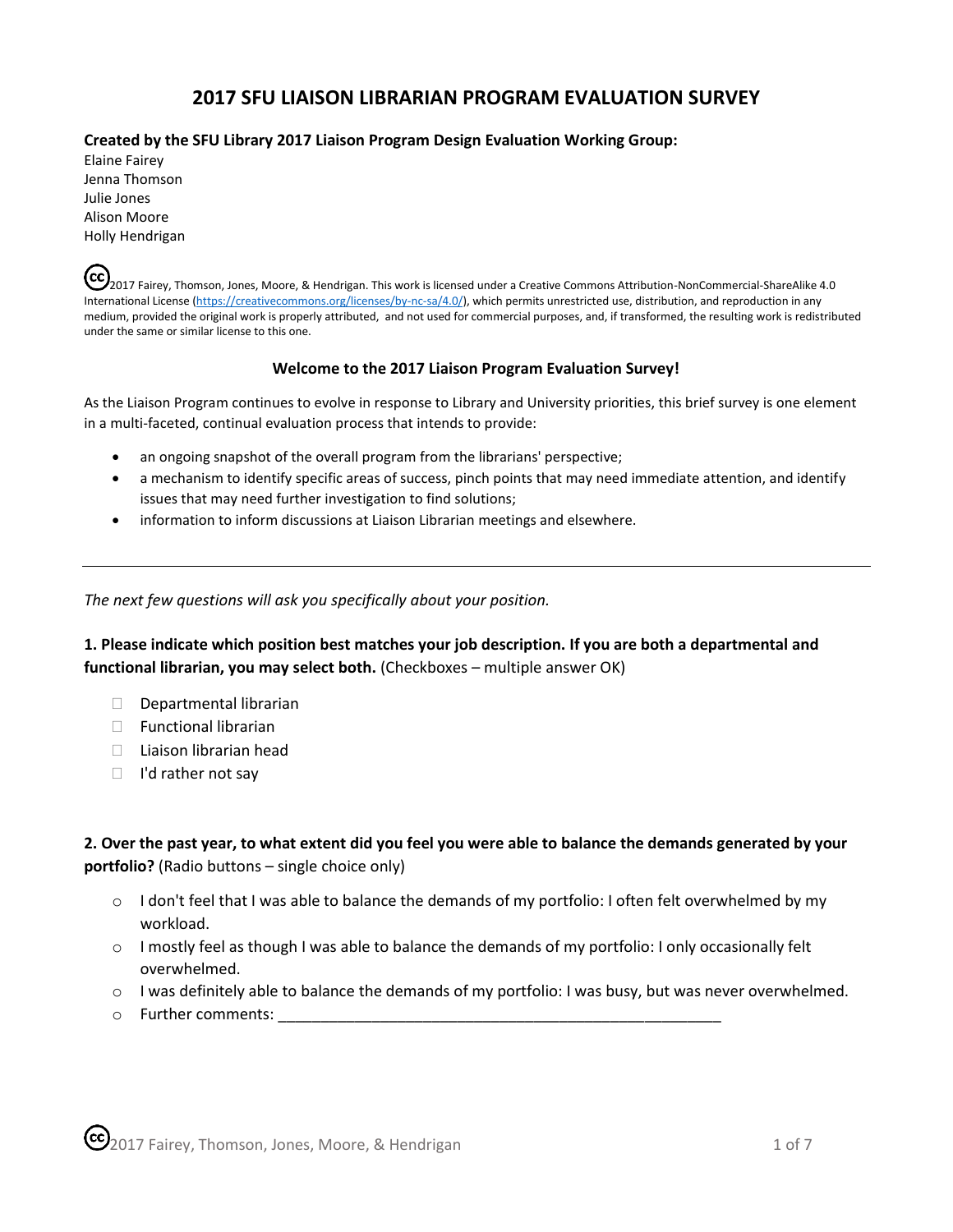## **3. Over the past year, which areas of instruction, if any, did you wish you had more support for? Select all that apply:** (Checkboxes – multiple answer OK)

- $\Box$  I had all the support I needed
- $\Box$  Coordinating instruction responsibilities with reference librarians
- $\Box$  Delivering introductory, and/or first year instruction sessions
- $\Box$  Designing lesson plans and classroom activities
- Designing and/or integrating online and blended instruction
- $\Box$  Developing pre- and post-workshop assessment tools
- $\Box$  Communicating with faculty about library instruction goals and services
- $\Box$  Developing and using curriculum mapping strategies to plan instruction
- $\Box$  Collaborating with colleagues to share teaching strategies and resources
- $\Box$  I don't have any instruction responsibilities
- $\Box$  Further comments:

**4. Over the past year, which areas of collections work, if any, did you wish you had more support for? Select all that apply:** (Checkboxes – multiple answer OK)

- $\Box$  I have all the support I need
- $\Box$  eBooks, purchasing title by title
- $\Box$  eBooks, purchasing packages
- $\Box$  eBooks, evaluation/assessment title by title
- $\Box$  eBooks, evaluation/assessment packages
- $\Box$  Investigating alternate means of title by title selection, i.e. PDA/DDA
- $\Box$  Collection evaluation/assessment
- □ OASIS/monograph book vendor ordering interface
- □ OASIS/monograph profile maintenance/modifications
- $\Box$  Managing multi-branch collections responsibilities
- $\Box$  I don't have any collections responsibilities
- Further comments: \_\_\_\_\_\_\_\_\_\_\_\_\_\_\_\_\_\_\_\_\_\_\_\_\_\_\_\_\_\_\_\_\_\_\_\_\_\_\_\_\_\_\_\_\_\_\_\_\_\_\_\_\_\_

### **5. Over the past year, which areas of reference work, if any, did you wish you had more support for? Select all that apply:** (Checkboxes – multiple answer OK)

- $\Box$  I have all the support I need
- $\Box$  Referring questions to front-line Research Help services
- $\Box$  Reference consultations/appointments
- $\Box$  Evaluating the outcomes of my reference interactions
- $\Box$  Receiving referrals from front line Research Help services
- $\Box$  Receiving subject-specific information from front line Research Help services (such as trend in questions)
- $\Box$  Sharing subject-specific information with front line Research Help services (such as a heads up on an assignment)
- $\Box$  I don't have any reference responsibilities
- Further comments: \_\_\_\_\_\_\_\_\_\_\_\_\_\_\_\_\_\_\_\_\_\_\_\_\_\_\_\_\_\_\_\_\_\_\_\_\_\_\_\_\_\_\_\_\_\_\_\_\_\_\_\_\_\_\_\_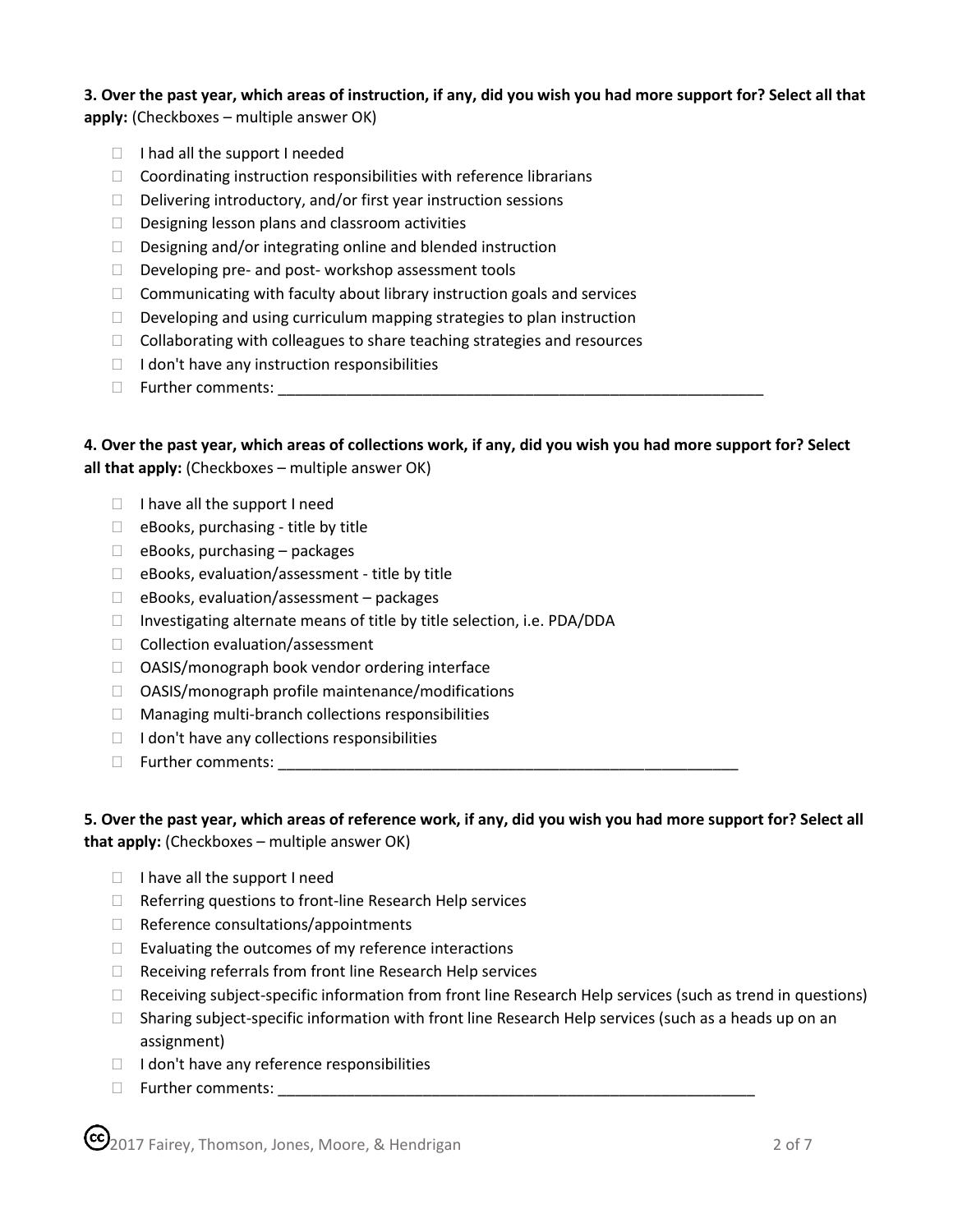**6. Over the past year, which aspects of communications, if any, did you wish you had more support for? Select all that apply:** (Checkboxes – multiple answer OK)

- $\Box$  I have all the support I need
- $\Box$  Strategies for promoting library events
- $\Box$  Curating, creating, and maintaining online content
- $\Box$  Strategies for building relationships with students, faculty, and staff in my areas
- $\Box$  Assistance with tailoring library messages for specific departments
- $\Box$  Marketing the importance of information literacy
- Further comments: \_\_\_\_\_\_\_\_\_\_\_\_\_\_\_\_\_\_\_\_\_\_\_\_\_\_\_\_\_\_\_\_\_\_\_\_\_\_\_\_\_\_\_\_\_\_\_\_\_\_\_\_\_\_\_

### **7. Over the past year, in which areas did you feel well supported?** (Open ended)

### **8. Over the past year, to what extent did you feel that you were able to dedicate time to professional development (e.g., attending conferences, webinars)?** (Radio buttons – single choice only)

- o I had no time to dedicate to professional development; my "regular" work responsibilities kept me too busy.
- o I was able to engage in some professional development, but it wasn't as much as I would have liked.

\_\_\_\_\_\_\_\_\_\_\_\_\_\_\_\_\_\_\_\_\_\_\_\_\_\_\_\_\_\_\_\_\_\_\_\_\_\_\_\_\_\_\_\_\_\_\_\_\_\_\_\_\_\_\_\_\_\_\_\_\_\_\_\_\_\_\_\_\_\_\_\_\_\_\_\_\_\_\_\_\_\_\_\_\_\_\_\_\_\_\_ \_\_\_\_\_\_\_\_\_\_\_\_\_\_\_\_\_\_\_\_\_\_\_\_\_\_\_\_\_\_\_\_\_\_\_\_\_\_\_\_\_\_\_\_\_\_\_\_\_\_\_\_\_\_\_\_\_\_\_\_\_\_\_\_\_\_\_\_\_\_\_\_\_\_\_\_\_\_\_\_\_\_\_\_\_\_\_\_\_\_\_ \_\_\_\_\_\_\_\_\_\_\_\_\_\_\_\_\_\_\_\_\_\_\_\_\_\_\_\_\_\_\_\_\_\_\_\_\_\_\_\_\_\_\_\_\_\_\_\_\_\_\_\_\_\_\_\_\_\_\_\_\_\_\_\_\_\_\_\_\_\_\_\_\_\_\_\_\_\_\_\_\_\_\_\_\_\_\_\_\_\_\_

- $\circ$  I was able to dedicate the right amount of time for me; I was able to engage in professional development and I didn't feel overwhelmed by my commitments.
- $\circ$  I was actively engaged in professional development, though occasionally I felt overwhelmed with my commitments.
- $\circ$  I over committed myself; I participated in too many professional development activities and it made getting "regular" work done challenging.
- $\circ$  Further comments:  $\circ$

**9. Over the past year, to what extent did you feel that you were able to dedicate time for service to the Library, University, or the profession (e.g., serving on task groups, hiring committees, or professional associations)?** (Radio buttons – single choice only)

- $\circ$  I had no time to dedicate to service; my "regular" work responsibilities kept me too busy.
- $\circ$  I was able to engage in some service activities, but it wasn't as much as I would have liked.
- $\circ$  I was able to dedicate the right amount of time for me; I was able to engage in service activities and I didn't feel overwhelmed by my commitments.
- o I was actively engaged in service, though occasionally I felt overwhelmed with service and work commitments.
- o I over committed myself; I was on too many committees/task groups/etc and it made getting "regular" work done challenging.
- $\circ$  Further comments:  $\circ$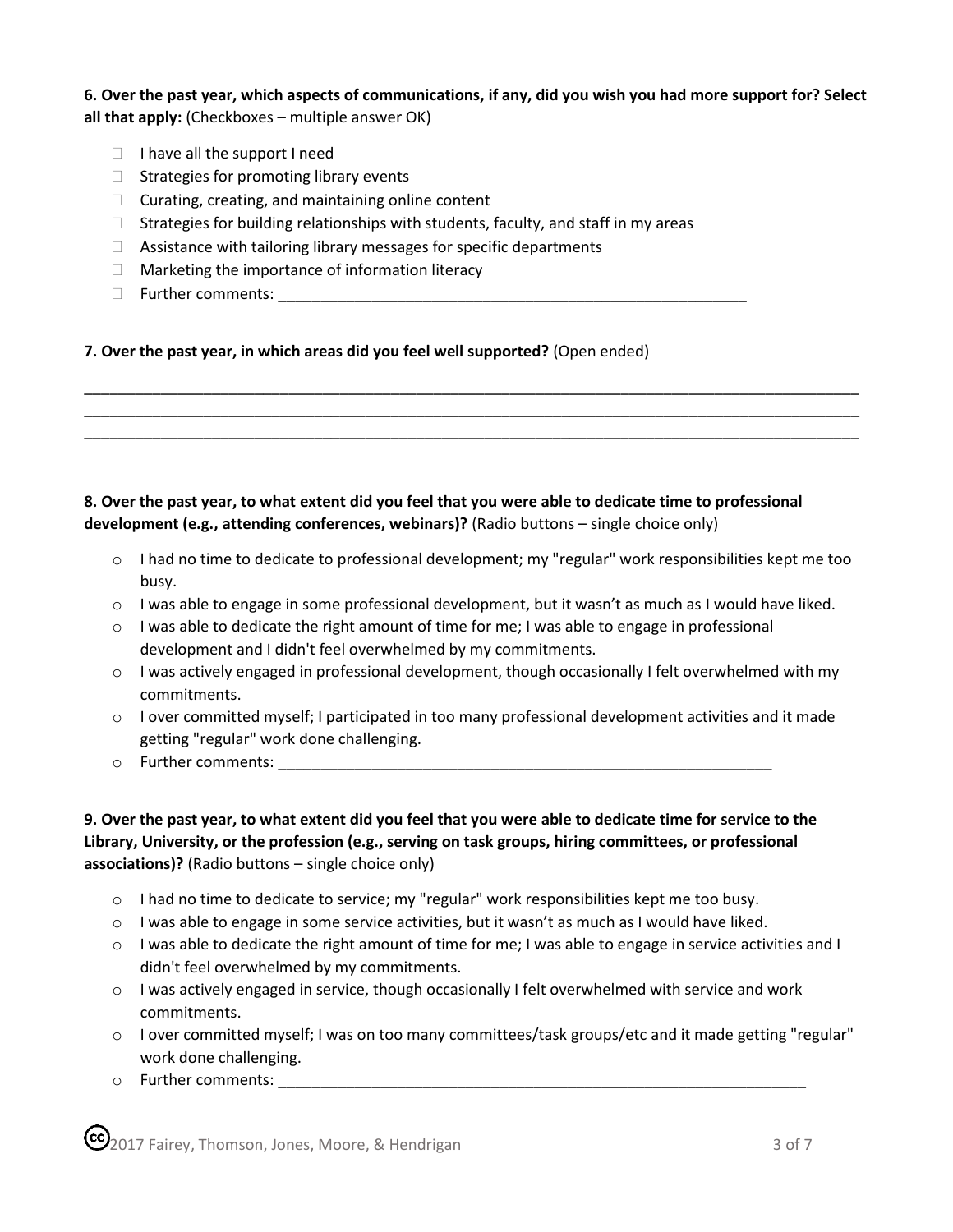*The next few questions will ask you about your experiences working across campus locations.*

**10. Please indicate, are you based at:** (Radio buttons – single choice only)

- o Bennett Library
- o Belzberg or Fraser Libraries
- o I'd rather not say

### **11. Using the following scale, please rate your ability to:** (Matrix)

|         | Statement                                                        | Poor | Fair | Good | Great | <b>Not</b><br>Applicable |
|---------|------------------------------------------------------------------|------|------|------|-------|--------------------------|
| 11a.    | Work productively at your base<br>campus location                |      |      |      |       |                          |
| $11b$ . | Work productively away from your<br>base campus location         |      |      |      |       |                          |
| 11c.    | Participate in activities at your base<br>campus location        |      |      |      |       |                          |
| 11d.    | Participate in activities away from<br>your base campus location |      |      |      |       |                          |
| 11e.    | Collaborate with colleagues across all<br>campus locations       |      |      |      |       |                          |

**12. Over the past year, on average, how many days per month did you have cross-campus commitments (where you started the day at one campus location, and then commuted to another)?** (Drop-down – single choice only)

- o I never have cross-campus days
- o Less than once a month
- o Once per month
- o Twice per month
- o 3 days per month
- o 4 days per month
- o 5 days per month
- o 6 days per month
- o 7 days per month
- o 8 days per month
- o 9 days per month
- o 10 days per month
- o I mostly have cross-campus days

CC 2017 Fairey, Thomson, Jones, Moore, & Hendrigan 4 of 7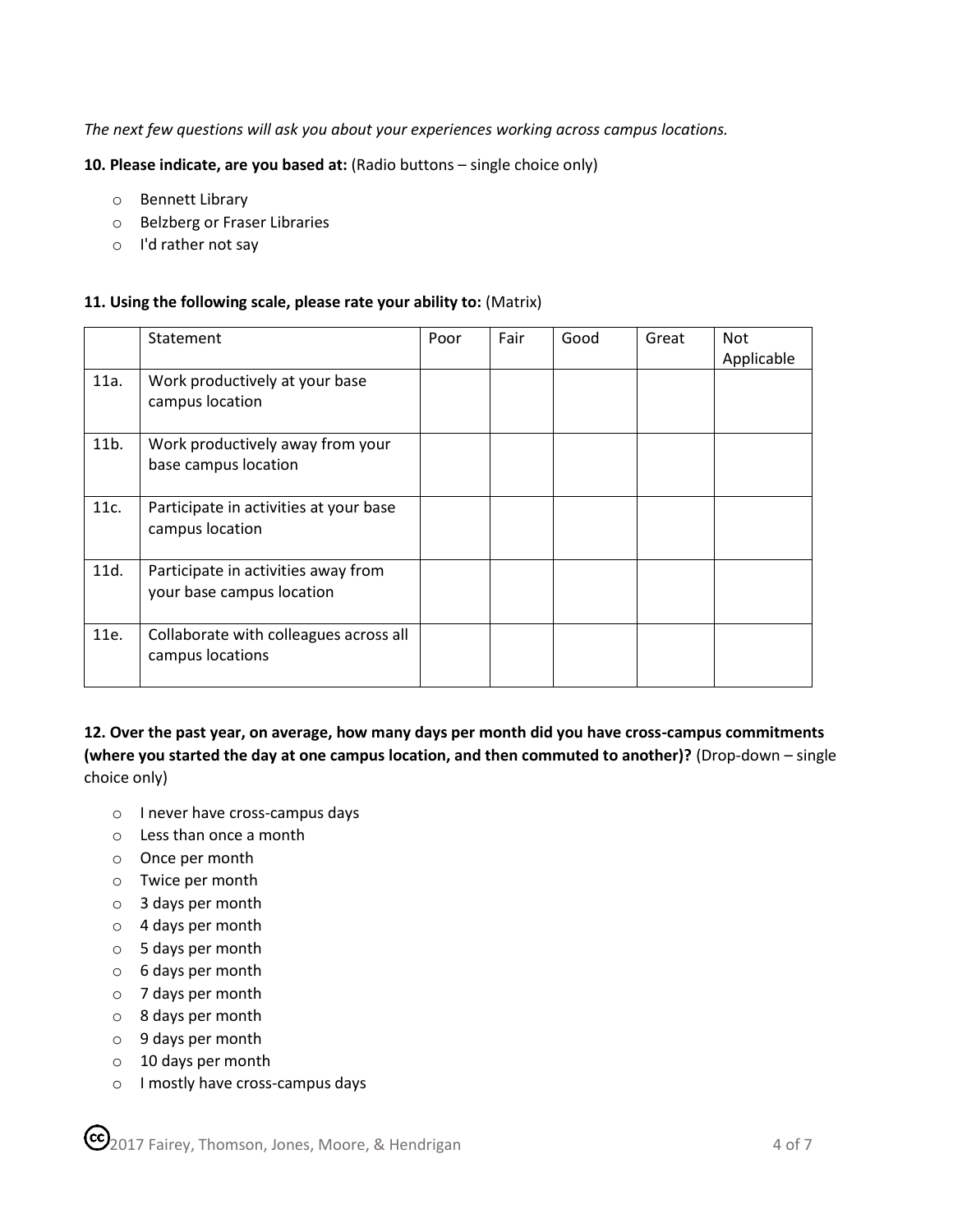o All my days are cross-campus days

**13. Over the past year, on average, how many days per month did you work at a campus location that was not your base campus location?** (Drop-down – single choice only)

- o I never leave my home campus
- o Less than once a month
- o Once per month
- o Twice per month
- o 3 days per month
- o 4 days per month
- o 5 days per month
- o 6 days per month
- o 7 days per month
- o 8 days per month
- o 9 days per month
- o 10 days per month
- o I am mostly away from my home campus
- o I am always away from my home campus

**14. Over the past year, when working at a campus that was not your base campus location, how did you feel? Select all that apply:** (Checkboxes – multiple answer OK)

- Stressed
- Energized
- Welcome
- Excited
- Frustrated
- □ Effective
- Inconvenienced
- Unwelcome
- $\Box$  Other, please specify:  $\Box$

**15. Over the past year, on average, how many days per month did you work from home?** (Drop-down – single choice only)

- o I never work from home
- o Less than once a month
- o Once per month
- o Twice per month
- o 3 days per month
- o 4 days per month
- o 5 days per month
- o 6 days per month
- o 7 days per month
- o 8 days per month
- o 9 days per month

**C** 2017 Fairey, Thomson, Jones, Moore, & Hendrigan 5 of 7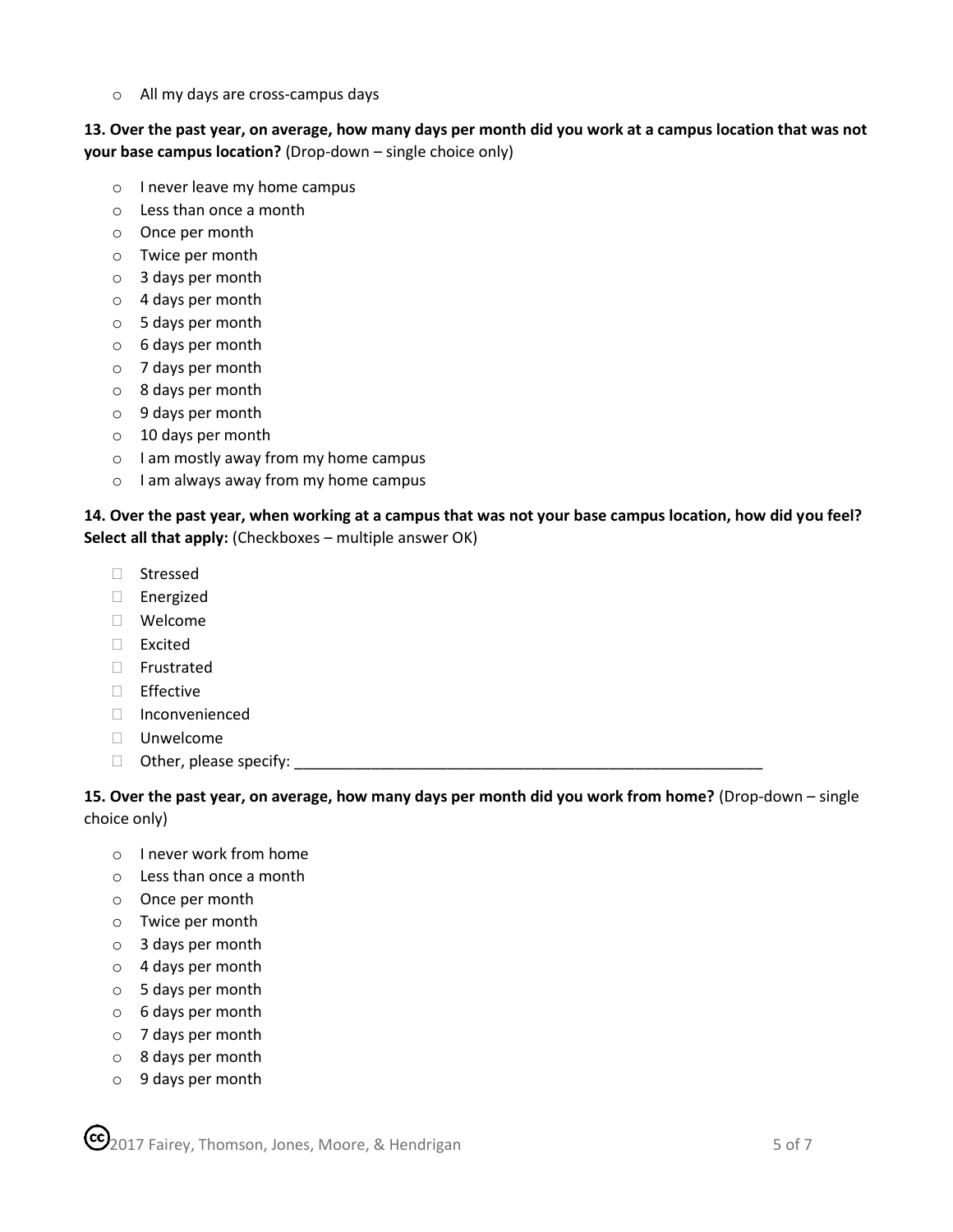- o 10 days per month
- o I mostly work from home
- o I always work from home

*The next few questions will ask you about the Library and its librarians' ability to respond to emerging needs.*

#### **16. Over the past year, to what extent did you feel that you were able to:** (Matrix)

|      | Statement                           | Poor | Fair | Good | Great | <b>Not</b> |
|------|-------------------------------------|------|------|------|-------|------------|
|      |                                     |      |      |      |       | Applicable |
| 16a. | Anticipate/identify emerging needs? |      |      |      |       |            |
| 16b. | Respond to emerging needs?          |      |      |      |       |            |

#### **17. Over the past year, to what extent did you feel that the Library was able to:** (Matrix)

|      | Statement                           | Poor | Fair | Good | Great | <b>Not</b><br>Applicable |
|------|-------------------------------------|------|------|------|-------|--------------------------|
| 17a. | Anticipate/identify emerging needs? |      |      |      |       |                          |
| 17b. | Respond to emerging needs?          |      |      |      |       |                          |

**18. Over the past year, some areas of the library have experienced new, rapid, and/or unexpected areas of growth - such as the Digital Humanities Innovation Lab, and MakerSpace. Looking forward, can you anticipate or identify trends or new areas of growth that you think will take off in the next year?** (Open-ended)

\_\_\_\_\_\_\_\_\_\_\_\_\_\_\_\_\_\_\_\_\_\_\_\_\_\_\_\_\_\_\_\_\_\_\_\_\_\_\_\_\_\_\_\_\_\_\_\_\_\_\_\_\_\_\_\_\_\_\_\_\_\_\_\_\_\_\_\_\_\_\_\_\_\_\_\_\_\_\_\_\_\_\_\_\_\_\_\_\_\_\_ \_\_\_\_\_\_\_\_\_\_\_\_\_\_\_\_\_\_\_\_\_\_\_\_\_\_\_\_\_\_\_\_\_\_\_\_\_\_\_\_\_\_\_\_\_\_\_\_\_\_\_\_\_\_\_\_\_\_\_\_\_\_\_\_\_\_\_\_\_\_\_\_\_\_\_\_\_\_\_\_\_\_\_\_\_\_\_\_\_\_\_ \_\_\_\_\_\_\_\_\_\_\_\_\_\_\_\_\_\_\_\_\_\_\_\_\_\_\_\_\_\_\_\_\_\_\_\_\_\_\_\_\_\_\_\_\_\_\_\_\_\_\_\_\_\_\_\_\_\_\_\_\_\_\_\_\_\_\_\_\_\_\_\_\_\_\_\_\_\_\_\_\_\_\_\_\_\_\_\_\_\_\_

**19. Over the past year, did you observe gaps in coverage of operational areas? (For example, reference desk coverage, branch collections responsibilities).** (Open-ended)

\_\_\_\_\_\_\_\_\_\_\_\_\_\_\_\_\_\_\_\_\_\_\_\_\_\_\_\_\_\_\_\_\_\_\_\_\_\_\_\_\_\_\_\_\_\_\_\_\_\_\_\_\_\_\_\_\_\_\_\_\_\_\_\_\_\_\_\_\_\_\_\_\_\_\_\_\_\_\_\_\_\_\_\_\_\_\_\_\_\_\_ \_\_\_\_\_\_\_\_\_\_\_\_\_\_\_\_\_\_\_\_\_\_\_\_\_\_\_\_\_\_\_\_\_\_\_\_\_\_\_\_\_\_\_\_\_\_\_\_\_\_\_\_\_\_\_\_\_\_\_\_\_\_\_\_\_\_\_\_\_\_\_\_\_\_\_\_\_\_\_\_\_\_\_\_\_\_\_\_\_\_\_ \_\_\_\_\_\_\_\_\_\_\_\_\_\_\_\_\_\_\_\_\_\_\_\_\_\_\_\_\_\_\_\_\_\_\_\_\_\_\_\_\_\_\_\_\_\_\_\_\_\_\_\_\_\_\_\_\_\_\_\_\_\_\_\_\_\_\_\_\_\_\_\_\_\_\_\_\_\_\_\_\_\_\_\_\_\_\_\_\_\_\_